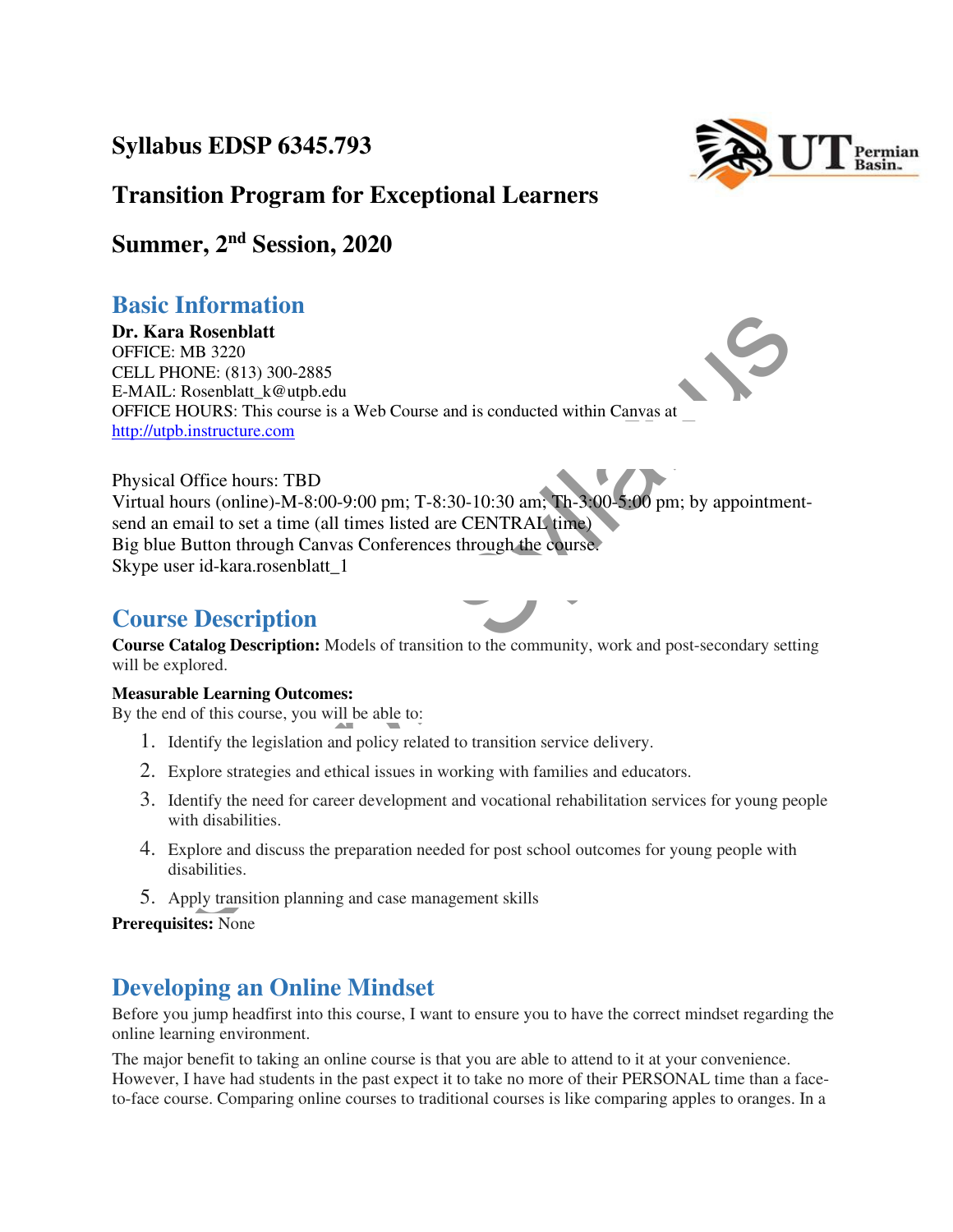face-to-face course you would spend approximately three hours a week in the classroom, and you would also be required to allocate some personal time to complete assignments outside of class. You will need to devote an equivalent amount of time to working on this course.

The following is the official policy of UTPB as addressed in the Academic Regulations:

Each semester credit hour at U. T. Permian Basin represents a commitment on an average of three hours of "out of class" preparation and one hour of class attendance (or its equivalent) per week. For example, enrolling in a three semester credit hour class commits the student to a total of twelve hours of work per week. Students who are employed or who have family responsibilities are especially encouraged to bear this commitment in mind and to seek guidance from their academic advisors in determining a suitable academic schedule.

me schedule.<br>
Intersection<br>
of accessarily expect you to put in a full twelve hours toward my course cach week. But if you had out two hours the night hefore an assignment is due, you will most likely not be able to compli I do not necessarily expect you to put in a full twelve hours toward my course each week. But if you have mapped out two hours the night before an assignment is due, you will most likely not be able to complete it on time...at least not with the quality I am looking for in your work.

Thank you for your understanding. I assure you I am not trying to scare anyone away, I simply want each of you to be in the right frame of mind going into this course.

### **Materials**

### **Required Materials:**



Wehman, P. (2013). *Life Beyond the Classroom: Transition Strategies for Young People with Disabilities (5th Ed.)* Baltimore, MD: Paul H. Brooks Publishing Co.

#### **Other materials:** May be assigned

#### **Minimum Technical Skills Needed:**

- 1. Using the Canvas learning management system.
- 2. Using email with attachments.
- 3. Creating and submitting files commonly used in word processing program formats (.doc, .docx).
- 4. Copying and pasting.
- 5. Downloading and installing software.
- 6. Using spreadsheet programs.
- 7. Using webcams and video tools.



# **Course Overview**

#### **Assessments & Grading**:

This course is made up of a series of assignments and assessments to assist you in achieving the course learning objectives/outcomes. Each week you will work on various combinations of assignments, activities, discussions, readings, research, etc. which will be made available to you each Monday morning and close the following Sunday at 11:59 P.M. More information regarding each assignment can be found within the corresponding module.

#### **Individual Class Plan:**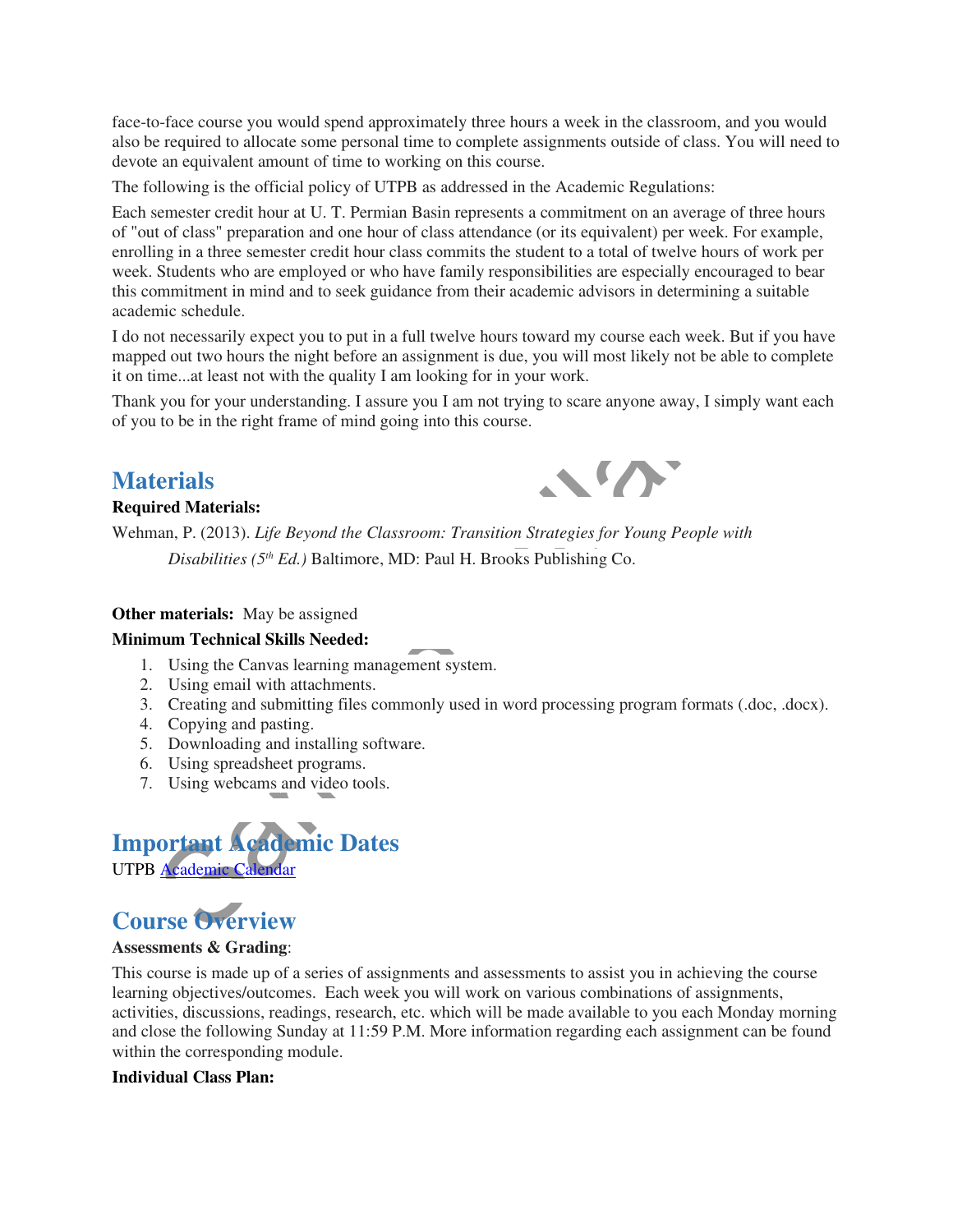Each student will develop a class plan that incorporates the first two elements of KWL. The class plan should include: (a) What I Know; (b) Learning goals; and (c) Rubric. This assignment is worth 100 points.

#### **Discussion Topics:**

**Grading Scale:** 

There will be 2 discussion boards related to topics in this course. Each discussion board is worth 15 points. To receive complete credit for the discussion boards, each student is required to *make one original post and two substantial responses to a classmate*. Your original post must be posted by Friday at 11:59. Your two responses are due by 11:59 PM on Sunday.

### **Community Mapping Project/Individualized Transition Plan:**

Students will develop a plan mapping out needed community resources for youth with disabilities. This plan will be based on the community in which you currently live. This assignment is worth 185 points.

- **Resource List (Part I of Community Mapping Project).** See Canvas for additional information.
- **Potential Employers Interview/Observations (Part II of Community Mapping Project).** See Canvas for additional information.
- **Commonalities & Accommodations (Part III of Community Mapping Project).** See Canvas for additional information.
- **Individualized Transition Plan.** See Canvas for additional information

#### **Final: Learning and Thinking Reflection Plan:**

sits will develop a plan mapping out needed community resources for youth with disabilities. This assignment is worth 185 points<br>
idi be based on the community in which you currently live. This assignment is worth 185 poi Each student will submit a 3-4 page paper (use APA style guidelines) at the end of this course in which you will describe (a) your thinking process during the course related to transition from school to adult life, (b) what you learned and how well your learning goals were met, (c) self-assessment using the rubric that you designed for this purpose, and (d) recommendations for future classes. This assignment is worth 100 points

| OTaunig Otalt.     |              |
|--------------------|--------------|
| <b>Grade Range</b> | Letter Grade |
| $90\%$ and above   | А            |
| $80\%$ to $89\%$   | B            |
| 70\% to 79\%       | C            |
| $60\%$ to $69\%$   | D            |
| Less than 59\%     | F            |

\*Unless otherwise stated, all materials, activities, and assessments are required and are not optional.

# **Tentative Course Schedule**

| <b>Session</b><br><b>Date</b> | Preparation for<br><b>Class</b> | <b>Topics Covered</b>                              | Outcome/Product/<br>Performance Due<br>(Assignments) |
|-------------------------------|---------------------------------|----------------------------------------------------|------------------------------------------------------|
| <b>LEARNING</b>               | Reading:                        | 1. Describe evidence-based transition research and | Getting to know                                      |
| <b>MODULE 1</b>               |                                 | recent findings.                                   | you: Complete                                        |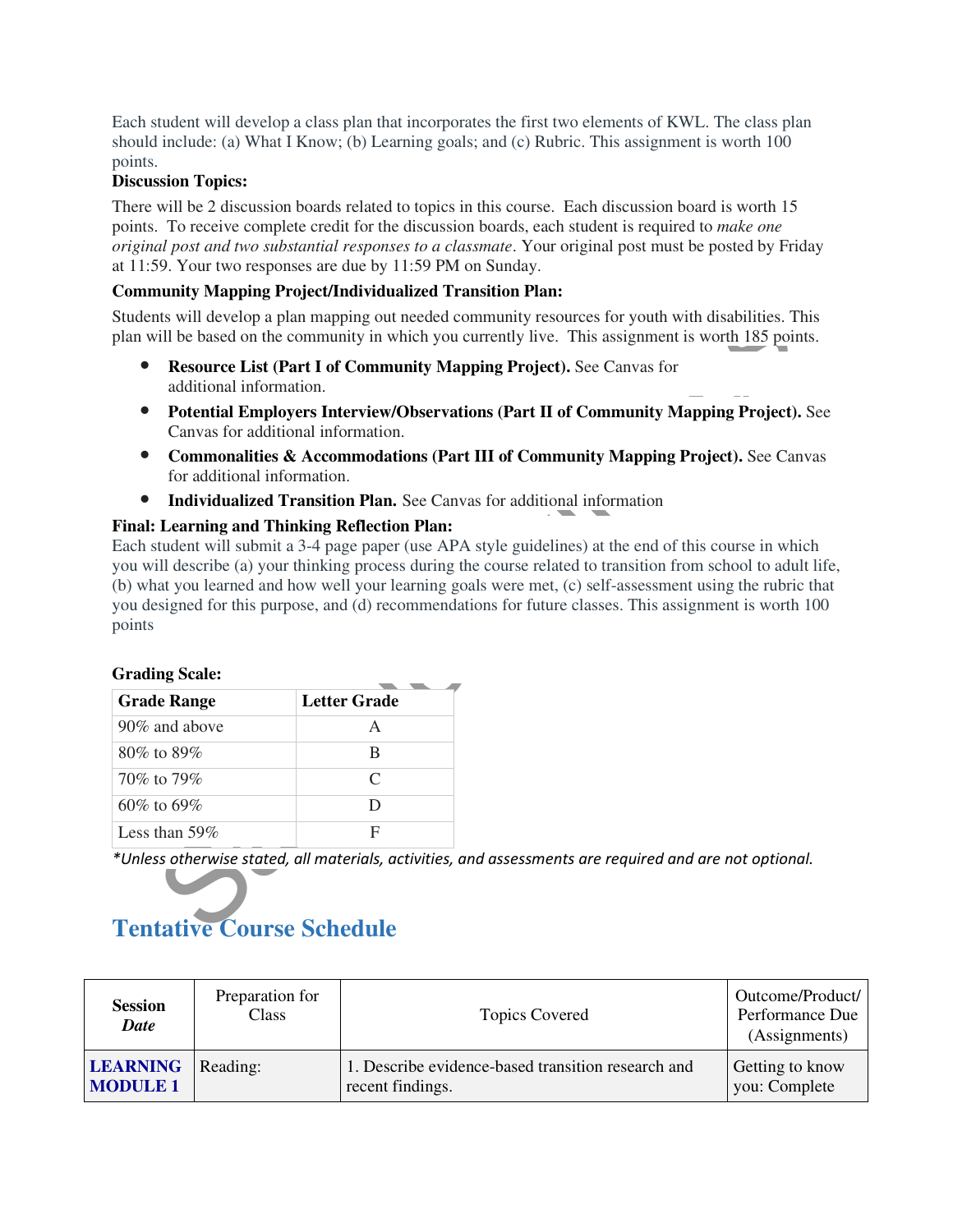| June $29 - July$<br>5                                    | Course<br>❖<br>syllabus<br>Course<br>❖<br>introductio<br>n letter<br>Textbook:<br>$\frac{1}{2}$<br>Chapters<br>$1 - 3$<br>❖ Online<br>links to<br>readings<br>Transition<br>$\frac{1}{2}$                                          | 2. Describe requirements placed on educational<br>systems by IDEIA (2004).<br>3. Importance of goal setting in transition planning<br>4. Explain what characterizes people who are self-<br>determined and how educators can promote self-<br>determination.<br>5. Evaluate obstacles related to transitioning.<br>6. Evaluate strategies for enhancing collaboration<br>among parents and professionals during transitions.<br>6. Identify strategies for promoting independence and<br>goal-directed behavior in adolescents.<br><b>Module Activities</b><br>Written Assignment 1: Individual Class Plan<br>Discussion #1: Create visual representation<br>transition plan. | this assignment<br>and introduce<br>yourself and peers<br>to the class and<br>instructor via the<br>discussion board.<br>Complete Module<br>1:<br>Discussion #1<br>(Original<br>Response Due:<br>7/3, Responses to<br><b>Classmates Due</b><br>7/5)<br>Assignment #1<br>(Due by 7/5 at<br>11:59 PM) |
|----------------------------------------------------------|------------------------------------------------------------------------------------------------------------------------------------------------------------------------------------------------------------------------------------|-------------------------------------------------------------------------------------------------------------------------------------------------------------------------------------------------------------------------------------------------------------------------------------------------------------------------------------------------------------------------------------------------------------------------------------------------------------------------------------------------------------------------------------------------------------------------------------------------------------------------------------------------------------------------------|-----------------------------------------------------------------------------------------------------------------------------------------------------------------------------------------------------------------------------------------------------------------------------------------------------|
| <b>LEARNING</b><br><b>MODULE 2</b><br>July 6-July 12     | Readings<br>❖ Read<br>Chapters 4,<br>$5, & 6$ of<br>your<br>textbook<br>❖ Review<br>lectures on<br>individuali<br>zed<br>transition<br>planning,<br>multicultur<br>al<br>transition<br>planning,<br>and<br>community<br>resources. | 1. Examine how the values associate with person-<br>centered planning impact and enhance transition<br>planning.<br>2. Describe ways students can direct IEPs<br>3. Explain the importance of community resource<br>mapping<br>4. Identify transition planning strategies for diverse<br>youth<br>5. Identify six community agencies that support youth<br>in transition<br>Module Activities:<br><b>Assignment 2: Part I of your Community Mapping</b><br>Project here.                                                                                                                                                                                                      | Complete Module<br>2:<br>Part I of your<br>Community<br><b>Mapping Project</b><br>here. (Due by 7/12)<br>at 11:59 PM)                                                                                                                                                                               |
| <b>LEARNING</b><br><b>MODULE 3</b><br>July 13-July<br>19 | Reading<br>$\frac{1}{2}$<br>Read<br>Chapters 9<br>and 10<br>Due<br>❖<br>Process<br>Notice of<br>❖<br>Procedural<br>Safeguards                                                                                                      | 1. Importance of collaboration to facilitate successful<br>inclusion<br>2. Rationale for including students with disabilities in<br>state assessment and accountability systems.<br>3. Issues facing secondary curriculum.<br><b>Module Activities:</b><br><b>Begin Working on Part II of your Community</b><br><b>Mapping Project</b>                                                                                                                                                                                                                                                                                                                                        | Complete Module<br>3<br>Written<br>Assignment-<br><b>Begin working</b><br>on Part II of<br>your Community<br><b>Mapping Project</b>                                                                                                                                                                 |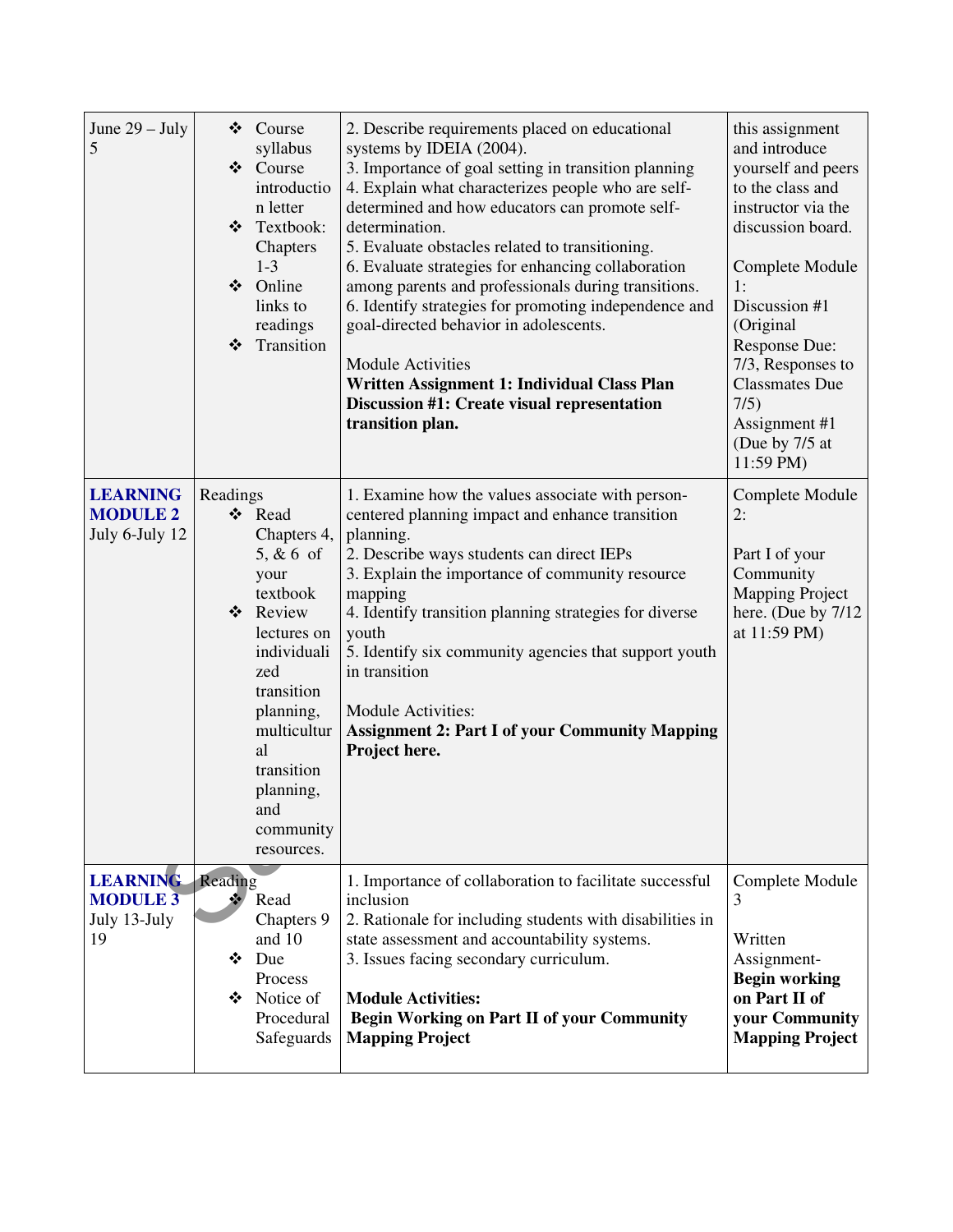| <b>LEARNING</b><br><b>MODULE 4</b><br>July 20- July<br>26         | Reading:<br>❖ Chapters<br>13 & 14<br>❖<br>Review<br>links to<br>additional<br>sources in<br>module            | 1. Secondary curriculum. curriculum decision-making.<br>and secondary students with disabilities<br>2. Vocational integration, internships, and mentoring<br>3. Six models of vocational placement; five stages<br>associated with systems change<br>4. Employment specialist's resources and how an<br>employment specialist can address typical employer<br>concerns associated with hiring individuals with<br>disabilities<br><b>Module Activity:</b><br><b>Assignment 3-Part II of your Community</b><br><b>Mapping Project</b>                                                                                                                                                                 | Complete Module<br>4:<br>Part II of your<br><b>Community</b><br><b>Mapping Project</b><br>(Due by 7/26 at<br>11:59 PM) |
|-------------------------------------------------------------------|---------------------------------------------------------------------------------------------------------------|------------------------------------------------------------------------------------------------------------------------------------------------------------------------------------------------------------------------------------------------------------------------------------------------------------------------------------------------------------------------------------------------------------------------------------------------------------------------------------------------------------------------------------------------------------------------------------------------------------------------------------------------------------------------------------------------------|------------------------------------------------------------------------------------------------------------------------|
| <b>LEARNING</b><br><b>MODULE 5</b><br><b>July 27-</b><br>August 2 | Reading:<br>❖ Chapters<br>12 & 15<br>Review<br>❖<br>links to<br>additional<br>sources in<br>module            | 1. AT and quality of life of individuals with<br>disabilities<br>2. Recognize types of AT that enable access to<br>computers and cell phones<br>3. Roles of consumer and AT professionals in<br>choosing AT devices and services<br>4. Skills needed by students for successful transition<br>to college, (accommodations, instructional, AT<br>devices).<br>5. Challenges and expanding postsecondary<br>opportunities for persons with disabilities<br><b>Module Activity:</b><br><b>Assignment 4-Complete Community Mapping</b><br>Project                                                                                                                                                        | Complete Module<br>5<br>Complete<br>Mapping<br>Assignment<br>(Due by 8/2 at<br>11:59 PM)                               |
| <b>LEARNING</b><br><b>MODULE 6</b><br>August 3-9                  | Reading:<br>❖ Chapters<br>16, 17, $\&$<br>18<br>❖<br>Review<br>links to<br>additional<br>sources in<br>module | 1. Transition skills for youth with intellectual<br>disabilities<br>2. Obstacles parents, students, and schools face when<br>educating youth with intellectual disabilities<br>3. Techniques for assessment of transition planning<br>for youth with learning disabilities<br>4. Controversies and complexities in defining and<br>documenting an individual's learning disabilities<br>5. Student choice in transition planning and vocational<br>placement, and the use and types of self-control<br>techniques for individuals with emotional and<br>behavior disorders<br>6. Employment benefits for youth with disabilities<br><b>Module Activities:</b><br><b>Discussion 2: Community Maps</b> | Complete Module<br>6<br>Discussion #2<br>(Due by 08/9 at<br>11:59 PM PM)                                               |
| <b>LEARNING</b><br><b>MODULE 7</b><br>August 10-15                | Reading:<br>❖ Chapters<br>19 & 20<br>Supplemen<br>❖<br>tal<br>readings/vi                                     | 1. Components of transition programs that prepare<br>students with ASD for higher education and<br>employment<br>2. Characteristics of individuals with ASD<br>3. Challenges students may present for transition<br>planning teams and possible ways to alleviate them                                                                                                                                                                                                                                                                                                                                                                                                                               | Complete Module<br>7<br><b>Final: Learning</b><br>and Thinking<br>(Reflection                                          |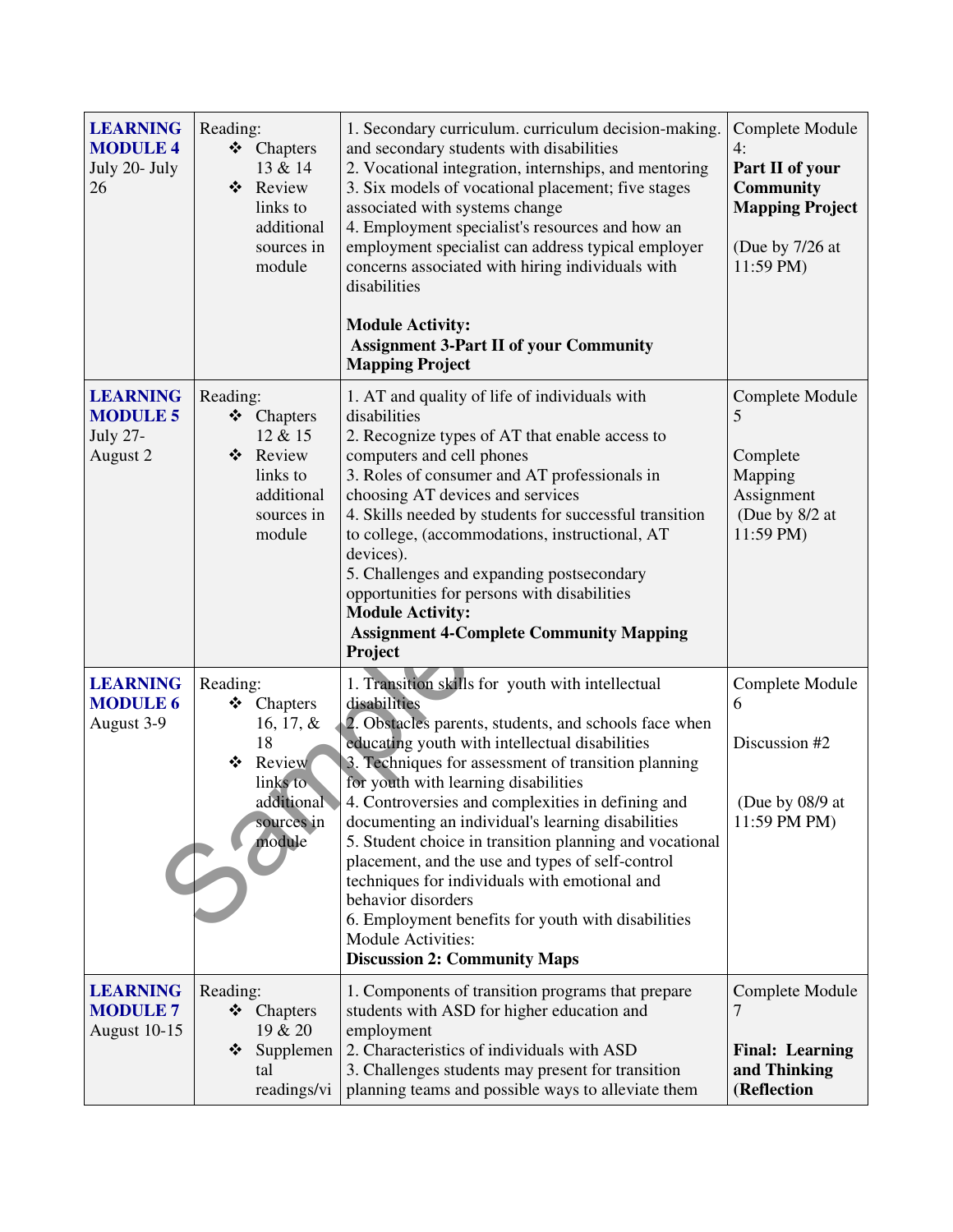| August 16<br>last day of<br>classes | deos in<br>module           | 4. Strategies to assist students with learning work<br>tasks and work-related tasks<br>5. Describe ways to evaluate transition services | paper) due by<br>8/15 at 11:59 pm |
|-------------------------------------|-----------------------------|-----------------------------------------------------------------------------------------------------------------------------------------|-----------------------------------|
|                                     | <b>FINAL:</b><br>❖<br>Paper | Final: Learning and Thinking (Reflection paper)                                                                                         |                                   |

### **Communication, Grading & Feedback:**

**EXECUTE TRANCE TO THE SYLVATE CONDUCTE:**<br> **EXECUTE ANOTE AND TRANCE TO THE SYSTEMS:** THE SYSTEMS: THE SYSTEMS TO CONDINITY THE SYSTEMS TO CONDUCT THE SYSTEMS TO DURINE THE ONE THANCE THE SYSTEMS TO DURING THE THANCE THE *Email Responses:* Responses to emails will be made within 24-48 hours Monday – Friday. Please note that it may take me longer to respond to you if you email me over the weekend. If you email me over the weekend and I do not reply within 24 hours, I will respond to you on Monday.

Please include EDSP 6345 in the subject line of your email.

*Grades*: As much as possible, your assignments will be graded within 1 week. Longer assignments may take longer.

If you experience any technical issues with Canvas, please contact the 24/7 Help Desk at 1-877-633- 9152.

### **Policies**

**1. Discussion Board:** Discussion Board is primarily for discussing course related topics and issues. Best practices are:

- a. Read all message postings in online discussion.
- b. Respond to the question directly
- c. Reply to minimum of two other student posts.
- d. Use a person's name in the body of your message when you reply to their message.
- e. Avoid postings that are limited to 'I agree' or 'great idea', etc.
- f. Ensure responses to questions are meaningful, reflective.
- g. Support statements with concepts from course readings, refer to personal experience, examples.
- h. Follow **Rules of Behavior.**

**2. Rules of Behavior:** Discussion areas are public to every student in this class (including your instructor) who will see what you write. Please pay attention to the language you use and adhere to the following guidelines:

- a. Do not post anything too personal.
- b. Do not use language that is inappropriate for a classroom setting or prejudicial in regard to gender, race, or ethnicity.
- c. Do not use all caps in the message box unless you are emphasizing (it is considered shouting).
- d. Be courteous and respectful to other people on the list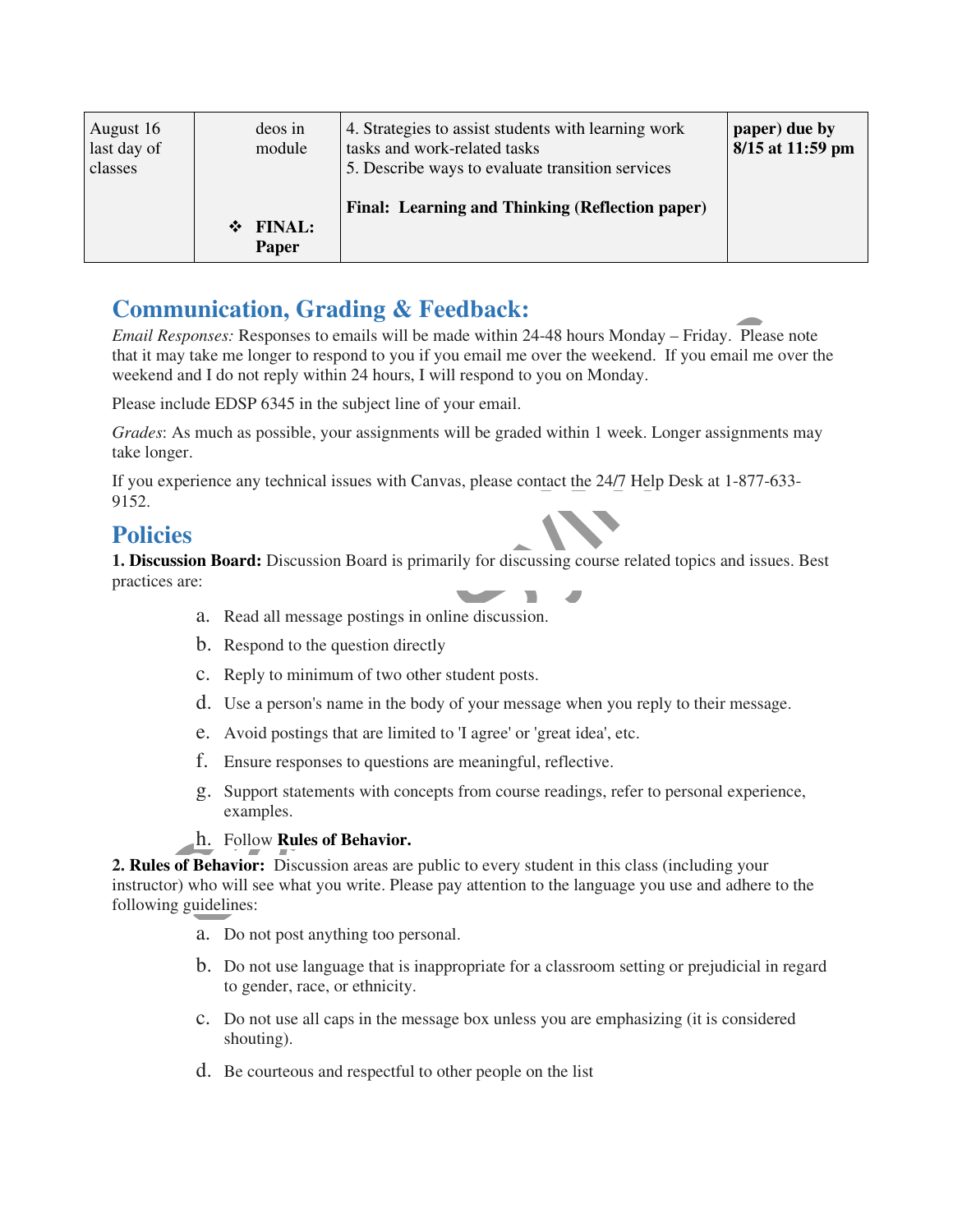- e. Do not overuse acronyms like you would use in text messaging. Some of the list participants may not be familiar with acronyms.
- f. Use line breaks and paragraphs in long responses.
- g. Write your full name at the end of the posting.

#### **Be careful with tone, sarcasm and subtle humor; one person's joke is another person's insult.**

**3. Make-Up/Late Submission Policy:** *Submission of Assignments: All assignments should be submitted electronically as WORD DOCUMENTS (doc or docx) or PPT (for the PowerPoint presentation) ONLY. The assignments must comply with APA 6th edition.* 

All course activities must be submitted on or before the set due dates. **There are absolutely no make up opportunities for missing an online discussion. Late assignments will not be accepted.** *Note that Canvas will not accept any assignments past the date and time indicated on each assignment.* 

**4. Academic Dishonesty/Plagiarism/Cheating:** The academic community regards academic dishonesty as an extremely serious matter, with serious consequences. Any effort to gain an advantage not given to all students is dishonest whether or not the effort is successful. Any suspicion of academic dishonesty will be reported and investigated. A student who engages in scholastic dishonesty that includes, but is not limited to cheating, plagiarism, and collusion will receive an "F" for the course.

All persons involved in academic dishonesty will be disciplined in accordance with University regulations and procedures. For complete information on UTPB student conduct and discipline procedures consult the University's Handbook: Scholastic Dishonesty.

Syllabushing must comply with A1 A O eathor.<br>
Unrelease activities for missing an online discussion. Late assignments will not be accepted. Note that<br>
trunities for missing an online discussion. Late assignments will not b **Academic dishonesty** includes, but is not limited to cheating, plagiarism, collusion, falsifying academic records, misrepresenting facts, the submission for credit of any work or materials that are attributable in whole or in part to another person, taking an examination for another person, any act designed to give unfair advantage to a student such as, but not limited to, submission of essentially the same written assignment for two courses without the prior permission of the instructor, or the attempt to commit such acts.

Plagiarism includes, but is not limited to the appropriation of, buying, receiving as a gift, or obtaining by any means material that is attributable in whole or in part to another source, including words, ideas, illustrations, structure, computer code, other expression and media, and presenting that material as one's own academic work being offered for credit.

**5. Attendance and Class Participation:** Regular and active participation is an essential, unmistakably important aspect of this online course. Students will log on a minimum of three times every seven days. All students are expected to do the work assigned, notify the instructor when emergencies arise.

**6. Tracking:** The learning management systems have a tracking features. Statistics are collected that quantifies how often and when students are active in the course and provides information if the student has accessed different pages of the course.

**7. Absenteeism:** All the course activities have set dates to be completed and submitted. After the due dates the activities will not be available for the students. Not logging into an online course is considered absenteeism. Contact instructor immediately in case of emergency medical situation.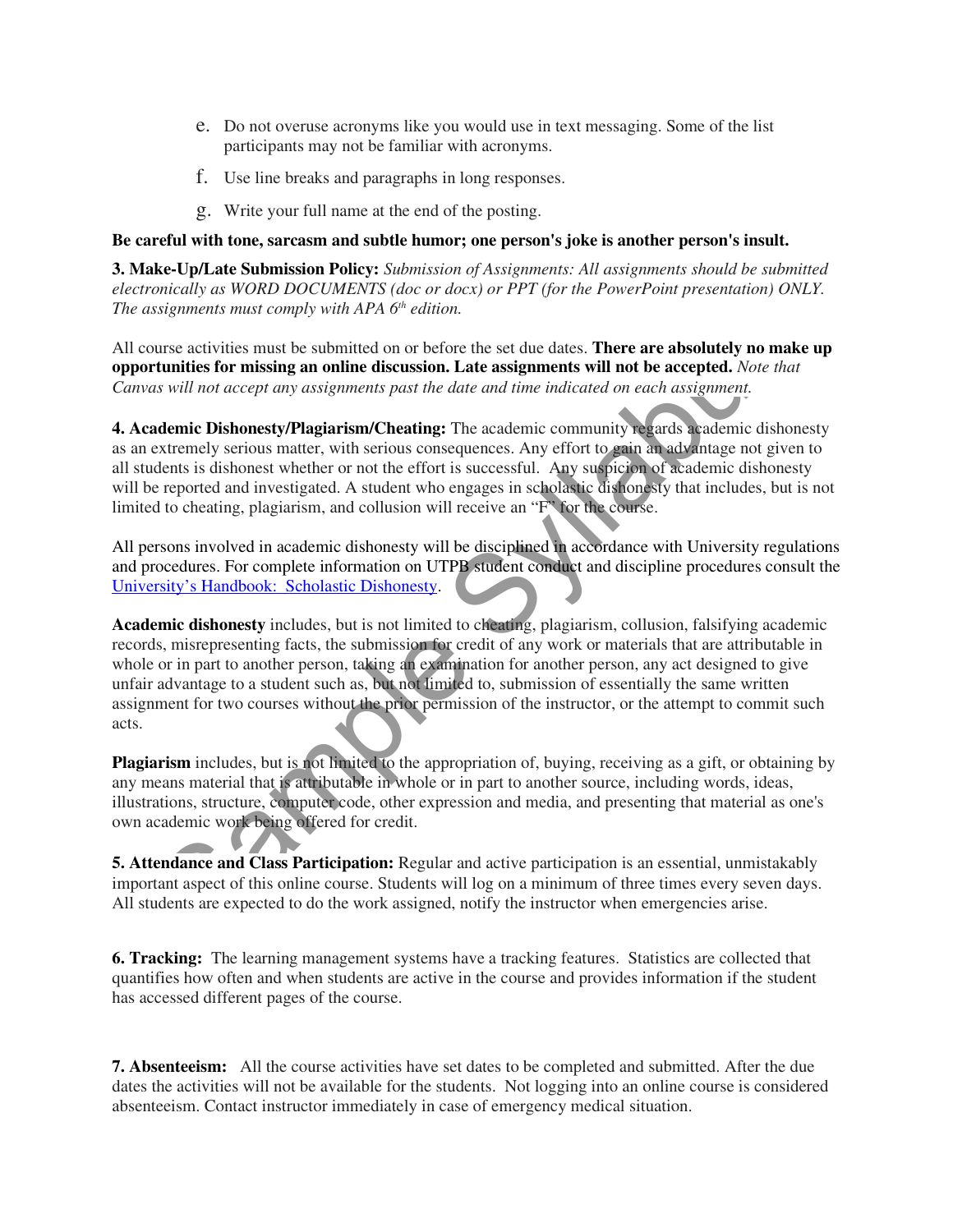#### **8. Course Incomplete/Withdrawal/Grade Appeal:**

All students are required to complete the course within the semester they are signed up. Incomplete grades for the course are rarely given, will only be granted if the student provides a valid, documented excuse for not being able to complete the course on time, and has contacted the instructor prior to the scheduled last class to request an extension. The student signs a contract that includes the incomplete course activities and the new due dates.

Find information and dates regarding drops and withdrawals consult the University Handbook: Drops and Withdrawals and Appeal Process.

#### **NOTE: The due dates and times for the activities will adhere to the Central Time Zone.**

movals and Appeal Process.<br>
S: The due dates and times for the activities will adhere to the Central Time Zone.<br>
Sommodation for Students with Disabilities: Students with Disabilities. The University of Te-<br>
Permian Basin **9. Accommodation for Students with Disabilities:** Students with Disabilities: The University of Texas of the Permian Basin in compliance with the Americans with Disabilities Act and Section 504 of the Rehabilitation Act provides "reasonable accommodations" to students with disabilities. Any student with a disability who is requesting an accommodation for this course must provide the instructor with official documentation in the form of a letter from the ADA Officer for Students. Only those students who have officially documented a need for an accommodation will have their request honored. \*\*Adapted from UTSA ADA syllabus statement.\*\*

ADA Officer for Students: Mr. Paul Leverington Address: Mesa Building 4243 Voice Telephone: 432-552-3702 Email: Leverington\_P@utpb.edu

# **Computer Skills, Technical & Software Requirements**

Students can use cloud version of Word, PowerPoint and other Microsoft products through use of their UTPB Outlook 365 and UTPB email address. For more information refer to UTPB Office 365 Page.

### **Computer Technical Requirements**

See Technical Requirements.

For the accessibility and privacy statements of external tools used within courses, go to Accessibility and Privacy Statements.

### **Online Student Authentication**

UTPB requires that each student who registers for a distance course is the same student who participates in, completes, and receives credit for the course. UTPB's Distance Education Policy requires faculty members to employ at least two methods of verification to ensure student identities. To access online courses students must login to the UTPB learning management system using their unique personal identifying username and secure password. UTPB's Distance Education Policy requires at least one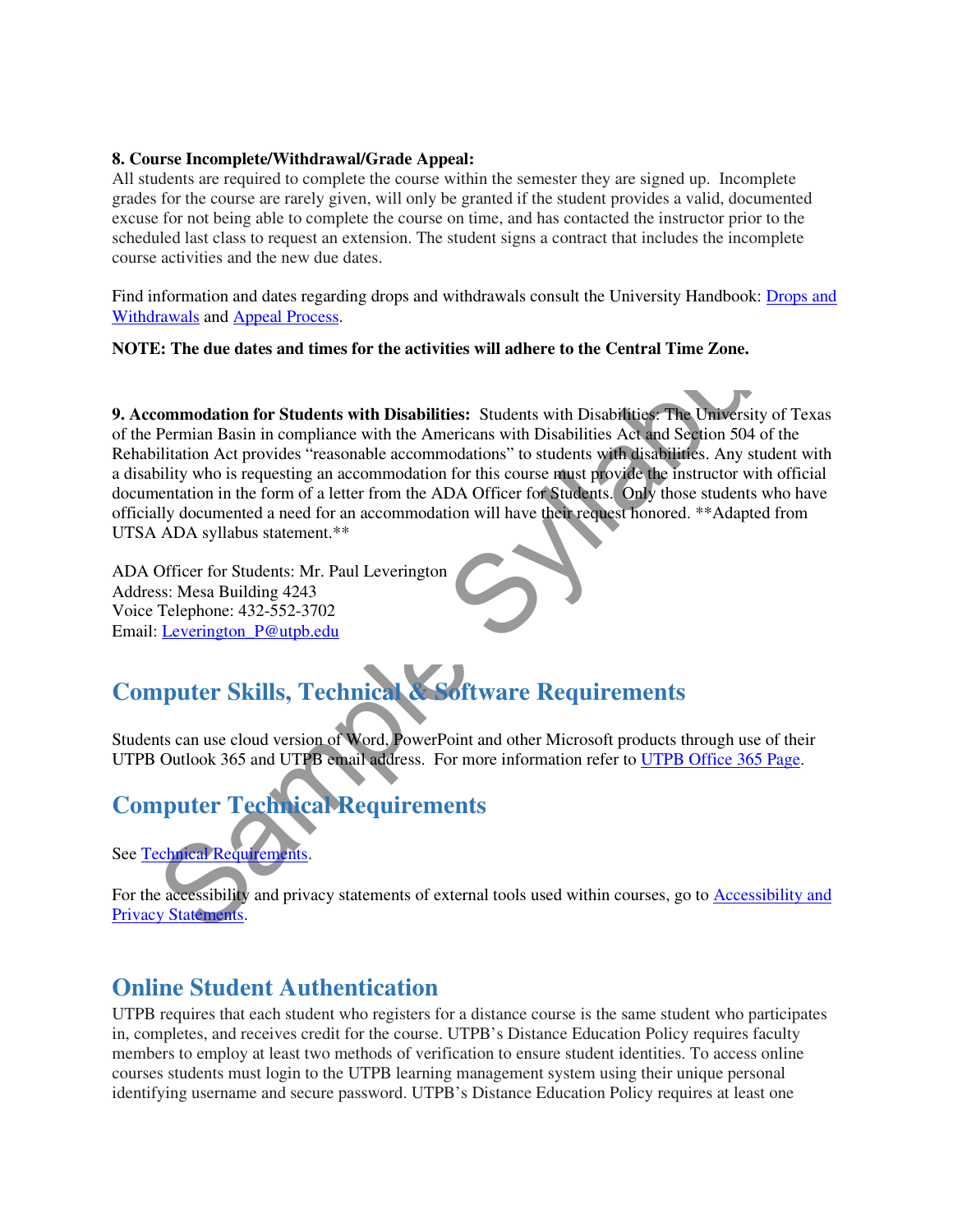additional student identification method within the course that has been determined and approved by the faculty or academic program. This course satisfies student authentication by submitting a photo of yourself and a photo of your ID to an authentication assignment.

• Approved up to date photo identifications are: passports, government issued identification, driver's licenses, military ID from DoD; dual credit and early college high school students use school district identifications.

### **Preparation for Emergencies**

#### **Computer Crash**

Not having a working computer or a crashed computer during the semester will NOT be considered as an acceptable reason for not completing course activities at a scheduled time. NOTE: Identify a second computer before the semester begins, that you can use when/if your personal computer crashes.

#### **Complete Loss of Contact**

If you lose contact with course connectivity completely (i.e. you cannot contact me via Canvas or email), you need to call instructor, and leave message regarding connectivity loss and contact information.

#### **Lost/Corrupt/Missing Files**

You must keep/save a copy of every project/assignment on an external drive, UTPB Outlook 365 OneDrive, or personal computer. In the event of any kind of failure (e.g. virus infection, student's own computer crashes, loss of files in cyberspace, etc.) or any contradictions/problems, you may be required to resubmit the files.

# **End-of-Course Evaluation & Instructor Evaluation**

**uter Crash**<br>
and reading computer or a crashed computer during the semester will NOT be considered a<br>
anale reason for not completing course activities at a scheduled time. NOTE: Identity a second<br>
ater before the semeste Every student is encouraged to complete an end-of-course evaluation/survey provided by UTPB. During the last few weeks of class, you will receive an announcement through email notifying you that the Course/Instructor Survey is available. You may follow the link in the email to complete the survey using the same credentials to access your courses here. When entering the emailed Survey link you will see a list of surveys for you to complete. Another way to find End-of-Course Evaluations is through you my.utpb.edu account  $>$  My Surveys & Evaluations are on the first page after you login.

The survey is anonymous and your responses are confidential. Your feedback is critical to us and to your instructor as we strive to improve our offerings, and our support of you, the students.

# **Student Support Services**

| <b>SERVICE</b>               | <b>CONTACT</b>                                                            |
|------------------------------|---------------------------------------------------------------------------|
| ADA<br>Accommodation/Support | Testing Services & Academic Accommodations Department<br>$(432)$ 552-2630 |
| Advising                     | <b>UTPB E-Advisor</b>                                                     |